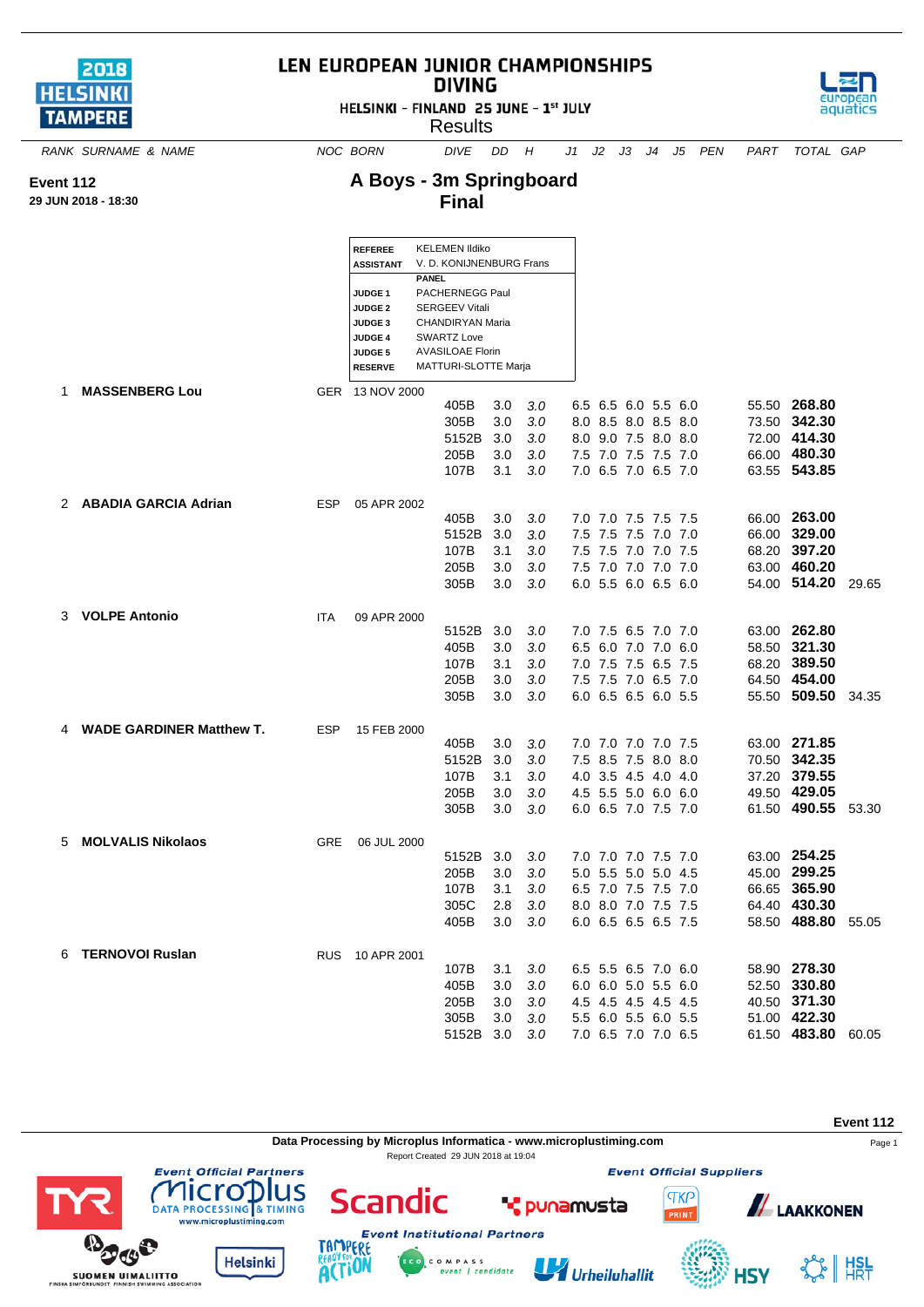|    | RANK SURNAME & NAME      | NOC BORN        | <b>DIVE</b> | DD  | Η   | J1            | J2 | JЗ                  | J4 | J5   | <b>PEN</b> | PART | TOTAL GAP          |       |
|----|--------------------------|-----------------|-------------|-----|-----|---------------|----|---------------------|----|------|------------|------|--------------------|-------|
|    | 7 CROMPTON Oliver        | <b>GBR</b>      | 10 JUN 2001 |     |     |               |    |                     |    |      |            |      |                    |       |
|    |                          |                 | 405B        | 3.0 | 3.0 |               |    | 5.0 5.5 5.5 5.5 5.5 |    |      |            |      | 49.50 251.75       |       |
|    |                          |                 | 205B        | 3.0 | 3.0 |               |    | 4.5 5.0 5.5 5.5 5.5 |    |      |            |      | 48.00 299.75       |       |
|    |                          |                 | 5154B       | 3.4 | 3.0 |               |    | 7.0 7.0 7.0 7.0 7.0 |    |      |            |      | 71.40 371.15       |       |
|    |                          |                 | 305B        | 3.0 | 3.0 |               |    | 6.0 5.5 5.5 5.5 5.5 |    |      |            |      | 49.50 420.65       |       |
|    |                          |                 | 107B        | 3.1 | 3.0 |               |    | 6.5 6.5 6.0 6.0 6.5 |    |      |            |      | 58.90 479.55       | 64.30 |
| 8  | <b>IVANOV Grigory</b>    | RUS 13 APR 2001 |             |     |     |               |    |                     |    |      |            |      |                    |       |
|    |                          |                 | 405B        | 3.0 | 3.0 |               |    | 7.0 7.0 7.0 6.5 6.5 |    |      |            |      | 61.50 260.30       |       |
|    |                          |                 | 305B        | 3.0 | 3.0 | $5.5^{\circ}$ |    | 5.5 4.5 5.5         |    | 6.0  |            |      | 49.50 309.80       |       |
|    |                          |                 | 5154B       | 3.4 | 3.0 |               |    | 5.0 5.0 5.5 5.0 4.5 |    |      |            |      | 51.00 360.80       |       |
|    |                          |                 | 107B        | 3.1 | 3.0 |               |    | 7.0 7.5 7.0 7.0 7.0 |    |      |            |      | 65.10 425.90       |       |
|    |                          |                 | 205B        | 3.0 | 3.0 |               |    | 5.5 5.5 5.5 6.0 5.5 |    |      |            |      | 49.50 475.40       | 68.45 |
| 9  | <b>HARDING Anthony</b>   | <b>GBR</b>      | 30 JUN 2000 |     |     |               |    |                     |    |      |            |      |                    |       |
|    |                          |                 | 5152B       | 3.0 | 3.0 |               |    | 7.5 7.5 6.5 7.0 6.5 |    |      |            |      | 63.00 276.05       |       |
|    |                          |                 | 407C        | 3.4 | 3.0 |               |    | 7.0 7.5 7.0 6.5 6.5 |    |      |            |      | 69.70 345.75       |       |
|    |                          |                 | 205B        | 3.0 | 3.0 |               |    | 3.0 3.5 2.5 3.0 3.5 |    |      |            |      | 28.50 374.25       |       |
|    |                          |                 | 305B        | 3.0 | 3.0 |               |    | 5.5 6.5 4.5 4.5 5.5 |    |      |            |      | 46.50 420.75       |       |
|    |                          |                 | 109C        | 3.8 | 3.0 |               |    | 4.5 4.5 5.0 4.5 4.5 |    |      |            |      | 51.30 472.05       | 71.80 |
| 10 | <b>BASTIAN Leonard</b>   | GER 12 FEB 2001 |             |     |     |               |    |                     |    |      |            |      |                    |       |
|    |                          |                 | 405B        | 3.0 | 3.0 |               |    | 6.5 6.5 6.0 6.0 6.0 |    |      |            |      | 55.50 240.80       |       |
|    |                          |                 | 107B        | 3.1 | 3.0 |               |    | 7.5 7.0 7.5 8.0 8.0 |    |      |            |      | 71.30 312.10       |       |
|    |                          |                 | 5152B       | 3.0 | 3.0 |               |    | 7.5 7.5 7.0 6.5 6.5 |    |      |            |      | 63.00 375.10       |       |
|    |                          |                 | 305B        | 3.0 | 3.0 |               |    | 5.5 6.5 6.0 6.0 5.5 |    |      |            |      | 52.50 427.60       |       |
|    |                          |                 | 205B        | 3.0 | 3.0 |               |    | 5.0 4.5 5.0 5.0 4.5 |    |      |            |      | 43.50 471.10 72.75 |       |
| 11 | <b>BOUYER Jules</b>      | <b>FRA</b>      | 22 JUL 2002 |     |     |               |    |                     |    |      |            |      |                    |       |
|    |                          |                 | 405C        | 2.7 | 3.0 |               |    | 7.5 7.5 7.5 7.0 7.0 |    |      |            |      | 59.40 256.25       |       |
|    |                          |                 | 105B        | 2.4 | 3.0 |               |    | 7.5 7.5 7.0 7.0 7.5 |    |      |            |      | 52.80 309.05       |       |
|    |                          |                 | 205C        | 2.8 | 3.0 |               |    | 5.0 6.0 5.5 5.5 6.0 |    |      |            |      | 47.60 356.65       |       |
|    |                          |                 | 305C        | 2.8 | 3.0 |               |    | 6.5 7.0 6.5 6.5 7.0 |    |      |            |      | 56.00 412.65       |       |
|    |                          |                 | 5235D 2.8   |     | 3.0 |               |    | 4.5 5.0 5.5 5.0 6.0 |    |      |            |      | 43.40 456.05 87.80 |       |
| 12 | <b>VORK Dylan Justin</b> | <b>NED</b>      | 07 AUG 2000 |     |     |               |    |                     |    |      |            |      |                    |       |
|    |                          |                 | 405B        | 3.0 | 3.0 |               |    | 7.0 6.5 6.0 6.0 6.5 |    |      |            |      | 57.00 248.30       |       |
|    |                          |                 | 107B        | 3.1 | 3.0 |               |    | 7.5 7.5 7.0 7.5 7.5 |    |      |            |      | 69.75 318.05       |       |
|    |                          |                 | 205B        | 3.0 | 3.0 | 2.5           |    | 3.5 3.5 2.5         |    | -3.5 |            |      | 28.50 346.55       |       |
|    |                          |                 | 305B        | 3.0 | 3.0 |               |    | 4.5 5.0 5.0 6.0 6.0 |    |      |            |      | 48.00 394.55       |       |
|    |                          |                 | 5154B       | 3.4 | 3.0 |               |    | 5.0 4.5 5.5 5.5 5.0 |    |      |            |      | 52.70 447.25       | 96.60 |

**Data Processing by Microplus Informatica - www.microplustiming.com** Page 2 Report Created 29 JUN 2018 at 19:04

**Event Official Suppliers** 

**TKP** 

**Event 112**



**Helsinki** 

**Event Official Partners** 

**BOOS** 

**SUOMEN UIMALIITTO** 



Urheiluhallit

**T** punamusta



**ALAAKKONEN**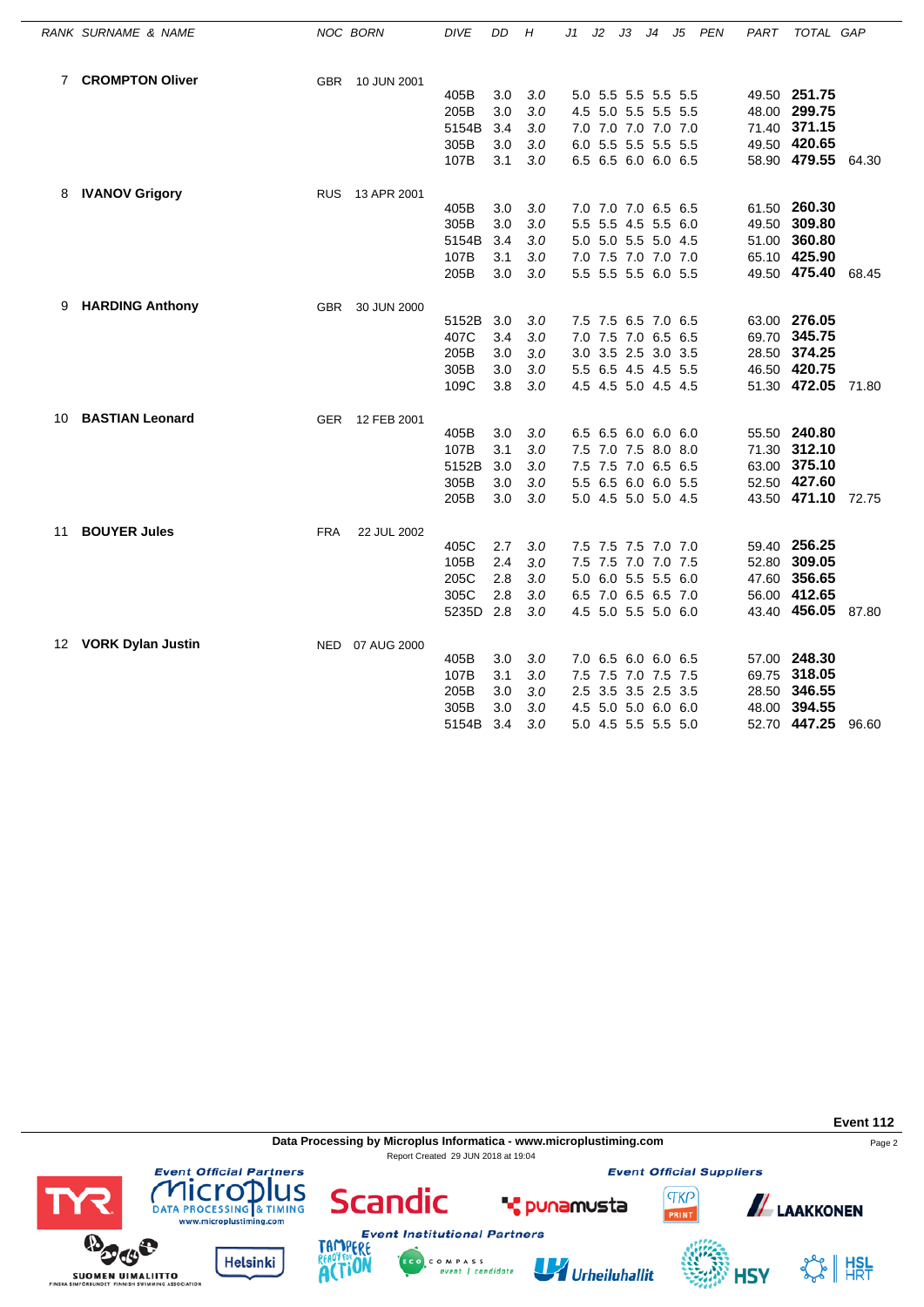

## LEN EUROPEAN JUNIOR CHAMPIONSHIPS **DIVING**





aquatics

**A Boys - 3m Springboard Preliminary**

*RANK SURNAME & NAME NOC BORN DIVE DD H J1 J2 J3 J4 J5 PEN PART TOTAL GAP*

**Event 12**

**29 JUN 2018**

|   |                                 | <b>REFEREE</b>     | <b>KELEMEN Ildiko</b>  |                 |       | <b>ASSISTANT</b> |     | V. D. KONIJNENBURG Frans     |                     |                 |  |       |              |       |
|---|---------------------------------|--------------------|------------------------|-----------------|-------|------------------|-----|------------------------------|---------------------|-----------------|--|-------|--------------|-------|
|   |                                 |                    | PANEL A (1 2 3 6 7)    |                 |       |                  |     | PANEL B (4 5 8 9 10)         |                     |                 |  |       |              |       |
|   |                                 | <b>JUDGE 1</b>     | <b>SERGEEV Vitali</b>  |                 |       | <b>JUDGE 1</b>   |     | <b>HERNANDO FERRER Carla</b> |                     |                 |  |       |              |       |
|   |                                 | <b>JUDGE 2</b>     | <b>SWARTZ Love</b>     |                 |       | <b>JUDGE 2</b>   |     | <b>GEORGIADI Themis</b>      |                     |                 |  |       |              |       |
|   |                                 | JUDGE <sub>3</sub> | <b>PACHERNEGG Paul</b> |                 |       | <b>JUDGE 3</b>   |     | <b>WIERNIUK Anna</b>         |                     |                 |  |       |              |       |
|   |                                 | <b>JUDGE 4</b>     | NIKOLAEVA Marina       |                 |       | <b>JUDGE 4</b>   |     | <b>CALDERARA Gianluca</b>    |                     |                 |  |       |              |       |
|   |                                 | JUDGE 5            | CHANDIRYAN Maria       |                 |       | <b>JUDGE 5</b>   |     | PATSERINA Olena              |                     |                 |  |       |              |       |
|   |                                 | <b>RESERVE</b>     | <b>BRUNNER Kathy</b>   |                 |       | <b>RESERVE</b>   |     | JAFCSAK Zsolt                |                     |                 |  |       |              |       |
| 1 | <b>TERNOVOI Ruslan</b>          |                    | <b>RUS</b>             | 10 APR 2001     |       |                  |     |                              |                     |                 |  |       |              |       |
|   |                                 |                    |                        |                 | 103B  | 1.6              | 3.0 |                              | 8.0 8.0 8.5 8.0 7.5 |                 |  | 38.40 | 38.40        |       |
|   |                                 |                    |                        |                 | 403B  | 2.1              | 3.0 | 7.5                          | 8.0 7.5 7.5 7.0     |                 |  | 47.25 | 85.65        |       |
|   |                                 |                    |                        |                 | 201B  | 1.8              | 3.0 | 7.5                          | 7.0 7.0 7.5 7.0     |                 |  | 38.70 | 124.35       |       |
|   |                                 |                    |                        |                 | 301B  | 1.9              | 3.0 | 7.5                          | 8.0 8.0 8.0 7.5     |                 |  | 44.65 | 169.00       |       |
|   |                                 |                    |                        |                 | 5331D | 2.1              | 3.0 |                              | 8.0 7.5 8.0 8.0 8.0 |                 |  |       | 50.40 219.40 |       |
|   |                                 |                    |                        |                 | 107B  | 3.1              | 3.0 |                              | 6.0 5.5             | 6.0 6.5 6.5     |  | 57.35 | 276.75       |       |
|   |                                 |                    |                        |                 | 405B  | 3.0              | 3.0 |                              | 6.0 5.5 7.0 5.5 6.5 |                 |  | 54.00 | 330.75       |       |
|   |                                 |                    |                        |                 | 205B  | 3.0              | 3.0 |                              | 6.0 5.5 6.0 6.0 6.0 |                 |  | 54.00 | 384.75       |       |
|   |                                 |                    |                        |                 | 305B  | 3.0              | 3.0 |                              | 7.5 7.5 7.5 8.0 7.5 |                 |  | 67.50 | 452.25       |       |
|   |                                 |                    |                        |                 | 5152B | 3.0              | 3.0 |                              | 7.0 6.5 7.0 6.5 6.5 |                 |  |       | 60.00 512.25 |       |
|   |                                 |                    |                        |                 |       |                  |     |                              |                     |                 |  |       |              |       |
| 2 | <b>WADE GARDINER Matthew T.</b> |                    | <b>ESP</b>             | 15 FEB 2000     |       |                  |     |                              |                     |                 |  |       |              |       |
|   |                                 |                    |                        |                 | 103B  | 1.6              | 3.0 |                              | 6.5 7.0 7.0 6.0 6.5 |                 |  | 32.00 | 32.00        |       |
|   |                                 |                    |                        |                 | 201B  | 1.8              | 3.0 |                              | 7.5 7.0 7.0 7.0 6.0 |                 |  | 37.80 | 69.80        |       |
|   |                                 |                    |                        |                 | 301B  | 1.9              | 3.0 |                              | 8.0 8.0 8.0 8.0 7.0 |                 |  | 45.60 | 115.40       |       |
|   |                                 |                    |                        |                 | 403B  | 2.1              | 3.0 | 7.0                          |                     | 7.0 7.5 7.5 7.5 |  | 46.20 | 161.60       |       |
|   |                                 |                    |                        |                 | 5331D | 2.1              | 3.0 |                              | 7.0 8.0 8.0 7.5 7.0 |                 |  |       | 47.25 208.85 |       |
|   |                                 |                    |                        |                 | 405B  | 3.0              | 3.0 |                              | 7.0 7.0 7.5 8.0 7.0 |                 |  |       | 64.50 273.35 |       |
|   |                                 |                    |                        |                 | 5152B | 3.0              | 3.0 | 7.5                          |                     | 7.0 7.5 7.5 6.5 |  | 66.00 | 339.35       |       |
|   |                                 |                    |                        |                 | 107B  | 3.1              | 3.0 | 7.0                          |                     | 7.0 6.5 7.0 6.0 |  |       | 63.55 402.90 |       |
|   |                                 |                    |                        |                 | 205B  | 3.0              | 3.0 |                              | 7.0 6.0 6.5 6.5 6.5 |                 |  |       | 58.50 461.40 |       |
|   |                                 |                    |                        |                 | 305B  | 3.0              | 3.0 |                              | 5.5 5.5 5.5 5.5 5.5 |                 |  |       | 49.50 510.90 | 1.35  |
|   |                                 |                    |                        |                 |       |                  |     |                              |                     |                 |  |       |              |       |
| 3 | <b>MASSENBERG Lou</b>           |                    |                        | GER 13 NOV 2000 |       |                  |     |                              |                     |                 |  |       |              |       |
|   |                                 |                    |                        |                 | 201B  | 1.8              | 3.0 |                              | 6.5 7.5 7.0 7.0 7.0 |                 |  | 37.80 | 37.80        |       |
|   |                                 |                    |                        |                 | 301B  | 1.9              | 3.0 | 7.5                          | 8.0                 | 7.5 8.5 7.5     |  | 43.70 | 81.50        |       |
|   |                                 |                    |                        |                 | 403B  | 2.1              | 3.0 |                              | 8.0 8.5 7.5 7.0 8.0 |                 |  | 49.35 | 130.85       |       |
|   |                                 |                    |                        |                 | 5132D | 2.1              | 3.0 |                              |                     |                 |  | 47.25 | 178.10       |       |
|   |                                 |                    |                        |                 | 103B  | 1.6              | 3.0 | 7.5                          | 7.5 7.5 7.5 7.5 7.5 | 7.0 7.5 7.0 8.0 |  |       | 35.20 213.30 |       |
|   |                                 |                    |                        |                 |       |                  |     |                              |                     |                 |  |       |              |       |
|   |                                 |                    |                        |                 | 405B  | 3.0              | 3.0 | 7.0                          | 7.0                 | 7.5 7.0 7.0     |  |       | 63.00 276.30 |       |
|   |                                 |                    |                        |                 | 305B  | 3.0              | 3.0 |                              | 5.5 6.5 5.5 5.5 5.5 |                 |  |       | 49.50 325.80 |       |
|   |                                 |                    |                        |                 | 5152B | 3.0              | 3.0 | 7.5                          | 7.0 7.0 7.0 7.5     |                 |  | 64.50 | 390.30       |       |
|   |                                 |                    |                        |                 | 205B  | 3.0              | 3.0 | 5.0                          | 4.0                 | 4.5 4.5 4.5     |  | 40.50 | 430.80       |       |
|   |                                 |                    |                        |                 | 107B  | 3.1              | 3.0 |                              | 7.5 6.0 6.5 7.0 6.5 |                 |  | 62.00 | 492.80       | 19.45 |

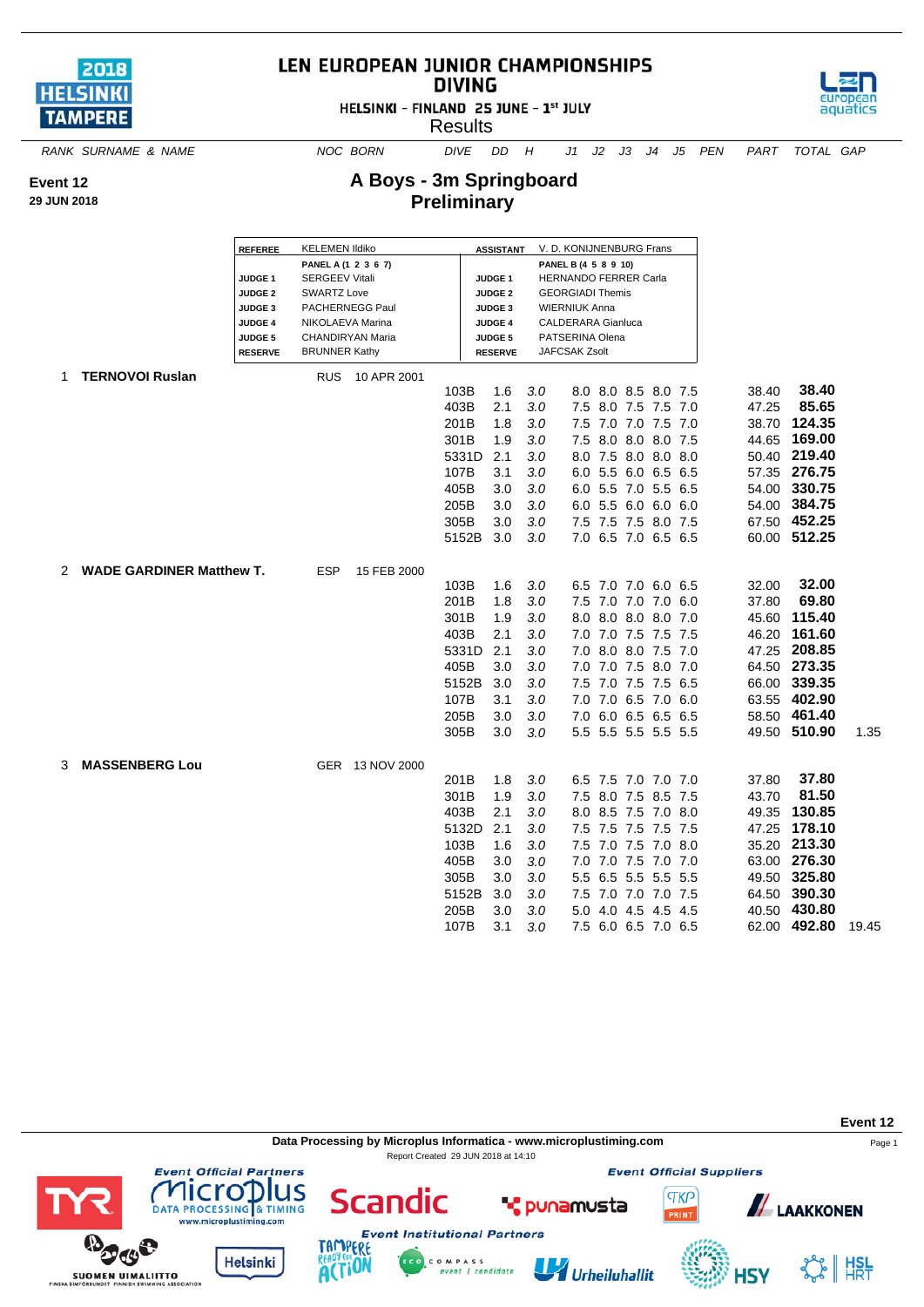|             | RANK SURNAME & NAME         |            | <b>NOC BORN</b> | DIVE           | DD         | Η          | J1 | J2 | JЗ                                         | J4 | J5 | PEN | PART  | TOTAL GAP                    |       |
|-------------|-----------------------------|------------|-----------------|----------------|------------|------------|----|----|--------------------------------------------|----|----|-----|-------|------------------------------|-------|
| 4           | <b>HARDING Anthony</b>      | <b>GBR</b> | 30 JUN 2000     |                |            |            |    |    |                                            |    |    |     |       |                              |       |
|             |                             |            |                 | 403B           | 2.1        | 3.0        |    |    | 7.5 8.0 7.5 7.5 7.0                        |    |    |     | 47.25 | 47.25                        |       |
|             |                             |            |                 | 103B           | 1.6        | 3.0        |    |    | 7.5 7.5 7.0 7.5 7.0                        |    |    |     | 35.20 | 82.45                        |       |
|             |                             |            |                 | 201B           | 1.8        | 3.0        |    |    | 8.0 8.0 7.5 7.0 7.0                        |    |    |     | 40.50 | 122.95                       |       |
|             |                             |            |                 | 301B           | 1.9        | 3.0        |    |    | 7.0 8.0 7.5 7.0 7.5                        |    |    |     | 41.80 | 164.75                       |       |
|             |                             |            |                 | 5132D          | 2.1        | 3.0        |    |    | 8.0 8.0 7.5 7.5 7.5                        |    |    |     |       | 48.30 213.05                 |       |
|             |                             |            |                 | 5152B          | 3.0        | 3.0        |    |    | 8.0 7.5 7.5 7.5 7.0                        |    |    |     |       | 67.50 280.55                 |       |
|             |                             |            |                 | 407C           | 3.4        | 3.0        |    |    | 7.0 7.5 7.0 7.5 8.0                        |    |    |     | 74.80 | 355.35                       |       |
|             |                             |            |                 | 205B           | 3.0        | 3.0        |    |    | 6.0 4.5 4.5 5.0 5.0                        |    |    |     | 43.50 | 398.85                       |       |
|             |                             |            |                 | 305B<br>107B   | 3.0<br>3.1 | 3.0<br>3.0 |    |    | 3.0 2.5 3.5 3.5 3.0<br>7.0 6.5 7.0 7.0 6.5 |    |    |     | 28.50 | 427.35<br>63.55 490.90 21.35 |       |
|             |                             |            |                 |                |            |            |    |    |                                            |    |    |     |       |                              |       |
| 5           | <b>ABADIA GARCIA Adrian</b> | <b>ESP</b> | 05 APR 2002     | 103B           | 1.6        | 3.0        |    |    | 7.5 8.0 8.0 8.0 7.5                        |    |    |     | 37.60 | 37.60                        |       |
|             |                             |            |                 | 201B           | 1.8        | 3.0        |    |    | 6.0 5.5 6.5 6.5 6.0                        |    |    |     | 33.30 | 70.90                        |       |
|             |                             |            |                 | 301B           | 1.9        | 3.0        |    |    | 7.0 6.5 7.0 7.5 6.5                        |    |    |     | 38.95 | 109.85                       |       |
|             |                             |            |                 | 403B           | 2.1        | 3.0        |    |    | 7.0 6.5 7.0 7.5 7.0                        |    |    |     | 44.10 | 153.95                       |       |
|             |                             |            |                 | 5331D          | 2.1        | 3.0        |    |    | 6.5 6.5 7.0 7.0 7.0                        |    |    |     | 43.05 | 197.00                       |       |
|             |                             |            |                 | 405B           | 3.0        | 3.0        |    |    | 6.0 6.0 5.5 5.5 5.5                        |    |    |     |       | 51.00 248.00                 |       |
|             |                             |            |                 | 5152B          | 3.0        | 3.0        |    |    | 7.0 6.5 7.0 7.5 6.5                        |    |    |     | 61.50 | 309.50                       |       |
|             |                             |            |                 | 107B           | 3.1        | 3.0        |    |    | 7.5 5.5 6.5 7.0 7.0                        |    |    |     |       | 63.55 373.05                 |       |
|             |                             |            |                 | 205B           | 3.0        | 3.0        |    |    | 7.5 6.5 7.0 7.0 7.5                        |    |    |     |       | 64.50 437.55                 |       |
|             |                             |            |                 | 305B           | 3.0        | 3.0        |    |    | 5.0 4.0 5.0 4.5 4.0                        |    |    |     |       | 40.50 478.05                 | 34.20 |
| 6           | <b>MOLVALIS Nikolaos</b>    | GRE        | 06 JUL 2000     |                |            |            |    |    |                                            |    |    |     |       |                              |       |
|             |                             |            |                 | 103B           | 1.6        | 3.0        |    |    | 6.0 6.5 6.5 6.5 6.5                        |    |    |     | 31.20 | 31.20                        |       |
|             |                             |            |                 | 201B           | 1.8        | 3.0        |    |    | 6.0 6.5 6.5 6.5 6.5                        |    |    |     | 35.10 | 66.30                        |       |
|             |                             |            |                 | 301B           | 1.9        | 3.0        |    |    | 7.0 7.0 7.0 7.0 6.5                        |    |    |     | 39.90 | 106.20                       |       |
|             |                             |            |                 | 403B           | 2.1        | 3.0        |    |    | 6.5 7.0 6.5 7.0 6.5                        |    |    |     | 42.00 | 148.20                       |       |
|             |                             |            |                 | 5132D          | 2.1        | 3.0        |    |    | 7.0 7.0 6.0 6.5 7.0                        |    |    |     | 43.05 | 191.25                       |       |
|             |                             |            |                 | 5152B          | 3.0        | 3.0        |    |    | 6.0 7.0 6.0 6.5 6.5                        |    |    |     | 57.00 | 248.25                       |       |
|             |                             |            |                 | 205B           | 3.0        | 3.0        |    |    | 5.5 7.0 6.5 6.0 6.0                        |    |    |     | 55.50 | 303.75                       |       |
|             |                             |            |                 | 107B           | 3.1        | 3.0        |    |    | 7.0 7.0 7.0 6.5 6.0                        |    |    |     | 63.55 | 367.30                       |       |
|             |                             |            |                 | 305C           | 2.8        | 3.0        |    |    | 5.0 6.0 5.0 5.0 5.0                        |    |    |     | 42.00 | 409.30                       |       |
|             |                             |            |                 | 405B           | 3.0        | 3.0        |    |    | 7.0 7.0 6.0 7.0 6.5                        |    |    |     |       | 61.50 470.80                 | 41.45 |
| $7^{\circ}$ | <b>VOLPE Antonio</b>        | ITA        | 09 APR 2000     |                |            |            |    |    |                                            |    |    |     |       |                              |       |
|             |                             |            |                 | 103B           | 1.6        | 3.0        |    |    | 7.5 7.5 7.5 7.5 8.0                        |    |    |     | 36.00 | 36.00                        |       |
|             |                             |            |                 | 201B           | 1.8        | 3.0        |    |    | 7.5 7.0 7.0 6.5 7.0                        |    |    |     | 37.80 | 73.80                        |       |
|             |                             |            |                 | 301B           | 1.9        | 3.0        |    |    | 7.5 7.0 7.0 7.0 7.0                        |    |    |     | 39.90 | 113.70                       |       |
|             |                             |            |                 | 403B           | 2.1<br>2.1 | 3.0        |    |    | 7.0 7.0 8.0 7.0 7.0                        |    |    |     |       | 44.10 157.80                 |       |
|             |                             |            |                 | 5132D<br>5152B | 3.0        | 3.0<br>3.0 |    |    | 6.5 6.0 7.5 7.0 6.5<br>6.5 6.5 6.5 7.0 6.0 |    |    |     |       | 42.00 199.80<br>58.50 258.30 |       |
|             |                             |            |                 | 405B           | 3.0        | 3.0        |    |    | 6.0 6.5 5.5 5.0 6.0                        |    |    |     |       | 52.50 310.80                 |       |
|             |                             |            |                 | 107B           | 3.1        | 3.0        |    |    | 6.5 6.5 7.0 7.0 6.5                        |    |    |     |       | 62.00 372.80                 |       |
|             |                             |            |                 | 205B           | 3.0        | 3.0        |    |    | 6.0 5.5 6.0 6.0 5.5                        |    |    |     |       | 52.50 425.30                 |       |
|             |                             |            |                 | 305B           | 3.0        | 3.0        |    |    | 4.5 4.5 5.0 5.0 4.5                        |    |    |     |       | 42.00 467.30 44.95           |       |
|             |                             |            |                 |                |            |            |    |    |                                            |    |    |     |       |                              |       |
| 8           | <b>VORK Dylan Justin</b>    |            | NED 07 AUG 2000 | 403B           | 2.1        | 3.0        |    |    | 7.0 7.5 7.0 6.0 6.5                        |    |    |     | 43.05 | 43.05                        |       |
|             |                             |            |                 | 103B           | 1.6        | 3.0        |    |    | 7.0 7.5 7.0 7.5 7.0                        |    |    |     | 34.40 | 77.45                        |       |
|             |                             |            |                 | 201B           | 1.8        | 3.0        |    |    | 6.5 7.0 6.5 6.0 6.5                        |    |    |     |       | 35.10 112.55                 |       |
|             |                             |            |                 | 301B           | 1.9        | 3.0        |    |    | 7.0 6.5 7.0 7.0 7.5                        |    |    |     |       | 39.90 152.45                 |       |
|             |                             |            |                 | 5132D          | 2.1        | 3.0        |    |    | 6.0 6.0 6.0 6.5 7.0                        |    |    |     |       | 38.85 191.30                 |       |
|             |                             |            |                 | 405B           | 3.0        | 3.0        |    |    | 6.0 7.0 7.0 6.0 7.0                        |    |    |     |       | 60.00 251.30                 |       |
|             |                             |            |                 | 107B           | 3.1        | 3.0        |    |    | 5.5 6.5 6.5 6.5 6.5                        |    |    |     |       | 60.45 311.75                 |       |
|             |                             |            |                 | 205B           | 3.0        | 3.0        |    |    | 5.5 5.5 6.0 5.5 5.0                        |    |    |     |       | 49.50 361.25                 |       |
|             |                             |            |                 | 305B           | 3.0        | 3.0        |    |    | 4.5 4.5 5.0 5.0 6.0                        |    |    |     |       | 43.50 404.75                 |       |
|             |                             |            |                 | 5154B 3.4      |            | 3.0        |    |    | 6.0 5.0 6.0 5.5 6.0                        |    |    |     |       | 59.50 464.25 48.00           |       |

**Event 12 Data Processing by Microplus Informatica - www.microplustiming.com** Page 2 Report Created 29 JUN 2018 at 14:10**Event Official Partners Event Official Suppliers COMPLETED**<br>DATA PROCESSING & TIMING<br>www.microplustiming.com **Scandic TKP ALAAKKONEN T** punamusta **Event Institutional Partners** 

C O M P A S S<br>event | candidate

Urheiluhallit

SS HISL

**HSY** 





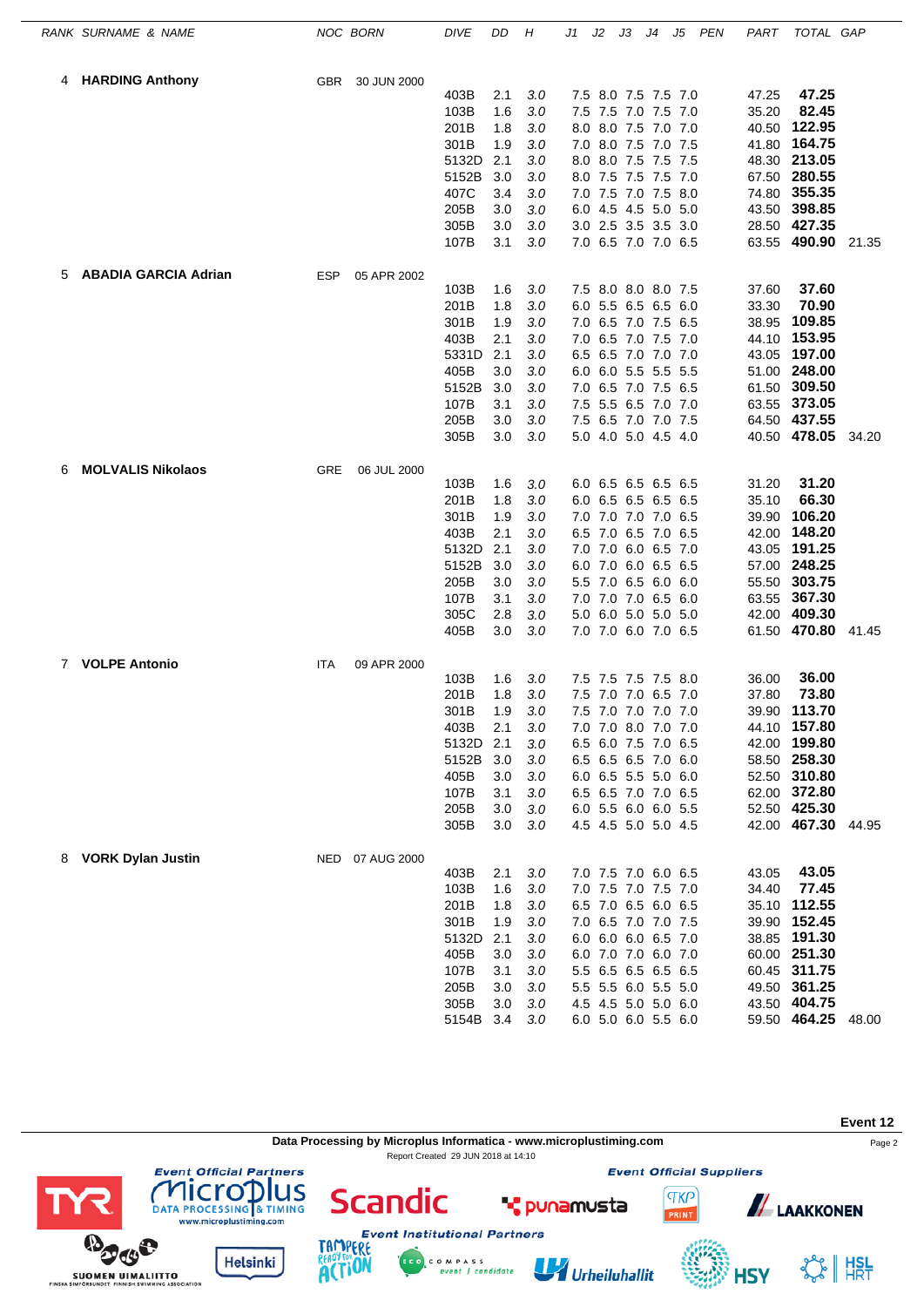|    | RANK SURNAME & NAME        |            | NOC BORN        | DIVE         | DD         | Н              | J1 | J2 | JЗ              | J4                                         | J5  | <b>PEN</b> | PART           | TOTAL GAP                    |       |
|----|----------------------------|------------|-----------------|--------------|------------|----------------|----|----|-----------------|--------------------------------------------|-----|------------|----------------|------------------------------|-------|
| 9  | <b>IVANOV Grigory</b>      | <b>RUS</b> | 13 APR 2001     |              |            |                |    |    |                 |                                            |     |            |                |                              |       |
|    |                            |            |                 | 103B         | 1.6        | 3.0            |    |    |                 | 7.5 7.5 7.0 7.5 7.5                        |     |            | 36.00          | 36.00                        |       |
|    |                            |            |                 | 201B         | 1.8        | 3.0            |    |    |                 | 7.0 6.0 6.5 7.0 7.0                        |     |            | 36.90          | 72.90                        |       |
|    |                            |            |                 | 301B         | 1.9        | 3.0            |    |    | 7.5 7.0 6.5 7.5 |                                            | 7.0 |            | 40.85          | 113.75                       |       |
|    |                            |            |                 | 403B         | 2.1        | 3.0            |    |    |                 | 7.0 7.0 7.0 7.0 7.0                        |     |            | 44.10          | 157.85                       |       |
|    |                            |            |                 | 5132D        | 2.1        | 3.0            |    |    |                 | 6.5 6.5 6.5 7.0 6.5                        |     |            | 40.95          | 198.80                       |       |
|    |                            |            |                 | 405B         | 3.0        | 3.0            |    |    |                 | 6.5 6.0 6.0 6.5 7.0                        |     |            |                | 57.00 255.80                 |       |
|    |                            |            |                 | 305B         | 3.0        | $3.0\,$        |    |    |                 | 5.5 6.0 5.5 6.0 5.0                        |     |            | 51.00          | 306.80                       |       |
|    |                            |            |                 | 5154B        | 3.4        | $3.0\,$        |    |    |                 | 4.5 4.0 4.5 4.5 5.0                        |     |            |                | 45.90 352.70                 |       |
|    |                            |            |                 | 107B<br>205B | 3.1<br>3.0 | 3.0<br>3.0     |    |    |                 | 6.5 6.5 5.5 7.0 6.0<br>5.5 5.5 6.0 5.5 6.0 |     |            |                | 58.90 411.60<br>51.00 462.60 | 49.65 |
| 10 | <b>BASTIAN Leonard</b>     | <b>GER</b> | 12 FEB 2001     |              |            |                |    |    |                 |                                            |     |            |                |                              |       |
|    |                            |            |                 | 201B         | 1.8        | 3.0            |    |    |                 | 7.0 7.0 7.0 6.5 6.5                        |     |            | 36.90          | 36.90                        |       |
|    |                            |            |                 | 301B         | 1.9        | $3.0\,$        |    |    |                 | 4.0 4.5 5.0 4.5 5.5                        |     |            | 26.60          | 63.50                        |       |
|    |                            |            |                 | 403B         | 2.1        | 3.0            |    |    |                 | 7.0 7.0 7.0 7.0 7.5                        |     |            | 44.10          | 107.60                       |       |
|    |                            |            |                 | 103B         | 1.6        | 3.0            |    |    |                 | 7.0 7.0 7.0 7.0 7.0                        |     |            | 33.60          | 141.20                       |       |
|    |                            |            |                 | 5132D        | 2.1        | 3.0            |    |    |                 | 7.0 7.0 7.0 7.0 7.5                        |     |            | 44.10          | 185.30                       |       |
|    |                            |            |                 | 405B         | 3.0        | 3.0            |    |    |                 | 6.0 6.0 6.0 6.0 6.0                        |     |            | 54.00          | 239.30                       |       |
|    |                            |            |                 | 107B         | 3.1        | 3.0            |    |    |                 | 6.5 6.0 6.0 6.0 7.0                        |     |            |                | 57.35 296.65                 |       |
|    |                            |            |                 | 5152B        | 3.0        | 3.0            |    |    |                 | 6.0 6.0 5.0 5.5 5.5                        |     |            |                | 51.00 347.65                 |       |
|    |                            |            |                 | 305B         | 3.0        | 3.0            |    |    |                 | 6.0 7.0 6.5 7.0 7.0                        |     |            |                | 61.50 409.15                 |       |
|    |                            |            |                 | 205B         | 3.0        | 3.0            |    |    |                 | 5.0 6.0 5.0 5.0 5.0                        |     |            | 45.00          | 454.15                       | 58.10 |
| 11 | <b>CROMPTON Oliver</b>     | <b>GBR</b> | 10 JUN 2001     |              |            |                |    |    |                 |                                            |     |            |                |                              |       |
|    |                            |            |                 | 201B         | 1.8        | 3.0            |    |    |                 | 7.0 6.0 7.5 7.5 7.0                        |     |            | 38.70          | 38.70                        |       |
|    |                            |            |                 | 301B         | 1.9        | 3.0            |    |    |                 | 8.0 8.0 8.0 7.5 7.5                        |     |            | 44.65          | 83.35                        |       |
|    |                            |            |                 | 403B         | 2.1        | 3.0            |    |    |                 | 6.5 7.0 7.0 6.0 6.0                        |     |            | 40.95          | 124.30                       |       |
|    |                            |            |                 | 5132D        | 2.1        | 3.0            |    |    |                 | 6.5 6.5 7.5 7.5 7.5                        |     |            | 45.15          | 169.45                       |       |
|    |                            |            |                 | 103B<br>405B | 1.6<br>3.0 | 3.0<br>$3.0\,$ |    |    |                 | 7.0 6.0 6.5 7.5 7.0                        |     |            |                | 32.80 202.25<br>260.75       |       |
|    |                            |            |                 | 205B         | 3.0        |                |    |    |                 | 7.0 6.5 6.5 6.5 6.0                        |     |            | 58.50          | 304.25                       |       |
|    |                            |            |                 | 5154B        | 3.4        | 3.0<br>3.0     |    |    |                 | 5.5 5.0 4.5 5.0 4.5<br>6.0 5.5 6.0 6.0 5.0 |     |            | 43.50<br>59.50 | 363.75                       |       |
|    |                            |            |                 | 305B         | 3.0        | 3.0            |    |    |                 | 3.5 3.5 4.5 4.0 3.5                        |     |            | 33.00          | 396.75                       |       |
|    |                            |            |                 | 107B         | 3.1        | 3.0            |    |    |                 | 4.5 4.0 4.5 4.5 4.5                        |     |            |                | 41.85 438.60                 | 73.65 |
| 12 | <b>BOUYER Jules</b>        | <b>FRA</b> | 22 JUL 2002     |              |            |                |    |    |                 |                                            |     |            |                |                              |       |
|    |                            |            |                 | 103B         | 1.6        | 3.0            |    |    |                 | 7.0 7.5 7.0 7.0 7.5                        |     |            | 34.40          | 34.40                        |       |
|    |                            |            |                 | 201B         | 1.8        | 3.0            |    |    | 7.5 7.0 7.5 7.5 |                                            | 7.0 |            | 39.60          | 74.00                        |       |
|    |                            |            |                 | 301B         | 1.9        | 3.0            |    |    |                 | 7.0 6.5 7.0 7.5 7.0                        |     |            | 39.90          | 113.90                       |       |
|    |                            |            |                 | 403B         | 2.1        | 3.0            |    |    |                 | 7.0 6.0 7.0 6.5 6.5                        |     |            |                | 42.00 155.90                 |       |
|    |                            |            |                 | 5132D        | 2.1        | 3.0            |    |    |                 | 6.5 6.5 6.5 6.5 6.5                        |     |            |                | 40.95 196.85                 |       |
|    |                            |            |                 | 405C         | 2.7        | 3.0            |    |    |                 | 7.0 6.5 6.5 7.0 6.5                        |     |            |                | 54.00 250.85                 |       |
|    |                            |            |                 | 107C         | 2.8        | 3.0            |    |    |                 | 4.0 5.0 5.5 5.0 4.5                        |     |            |                | 40.60 291.45                 |       |
|    |                            |            |                 | 205C         | 2.8        | 3.0            |    |    |                 | 5.0 4.5 5.0 4.5 4.5                        |     |            |                | 39.20 330.65                 |       |
|    |                            |            |                 | 305C         | 2.8        | 3.0            |    |    |                 | 6.0 6.0 7.0 6.0 7.0                        |     |            |                | 53.20 383.85                 |       |
|    |                            |            |                 | 5235D 2.8    |            | 3.0            |    |    |                 | 6.5 6.5 7.0 6.5 6.0                        |     |            |                | 54.60 438.45 73.80           |       |
| 13 | <b>TSIRIKOS Athanasios</b> |            | GRE 04 MAR 2002 |              |            |                |    |    |                 |                                            |     |            |                |                              |       |
|    |                            |            |                 | 103B         | 1.6        | 3.0            |    |    |                 | 7.0 7.0 6.5 7.0 7.0<br>6.5 6.0 6.5 7.0 6.5 |     |            | 33.60          | 33.60<br>68.70               |       |
|    |                            |            |                 | 201B<br>301B | 1.8<br>1.9 | 3.0<br>3.0     |    |    |                 | 6.0 6.0 6.5 7.0 7.0                        |     |            | 35.10<br>37.05 | 105.75                       |       |
|    |                            |            |                 | 403B         | 2.1        | 3.0            |    |    |                 | 6.0 6.5 6.5 6.0 7.0                        |     |            |                | 39.90 145.65                 |       |
|    |                            |            |                 | 5132D        | 2.1        | 3.0            |    |    |                 | 6.0 6.5 6.5 6.0 7.0                        |     |            |                | 39.90 185.55                 |       |
|    |                            |            |                 | 405C         | 2.7        | 3.0            |    |    |                 | 6.0 6.0 6.0 5.5 6.0                        |     |            |                | 48.60 234.15                 |       |
|    |                            |            |                 | 107B         | 3.1        | 3.0            |    |    |                 | 6.0 6.0 6.0 5.5 6.0                        |     |            |                | 55.80 289.95                 |       |
|    |                            |            |                 | 205B         | 3.0        | 3.0            |    |    |                 | 5.0 5.5 4.5 5.5 5.5                        |     |            |                | 48.00 337.95                 |       |
|    |                            |            |                 | 305C         | 2.8        | 3.0            |    |    |                 | 4.5 5.0 4.5 4.5 4.0                        |     |            |                | 37.80 375.75                 |       |
|    |                            |            |                 | 5152B 3.0    |            | 3.0            |    |    |                 | 6.0 7.0 6.5 7.0 7.0                        |     |            |                | 61.50 437.25 75.00           |       |

**Event 12 Data Processing by Microplus Informatica - www.microplustiming.com** Page 3 Report Created 29 JUN 2018 at 14:10**Event Official Partners Event Official Suppliers COMPLETED**<br>DATA PROCESSING & TIMING<br>www.microplustiming.com **Scandic TKP ALAAKKONEN T** punamusta **Event Institutional Partners** 

C O M P A S S<br>event | candidate

Urheiluhallit

SS HISL

**HSY** 





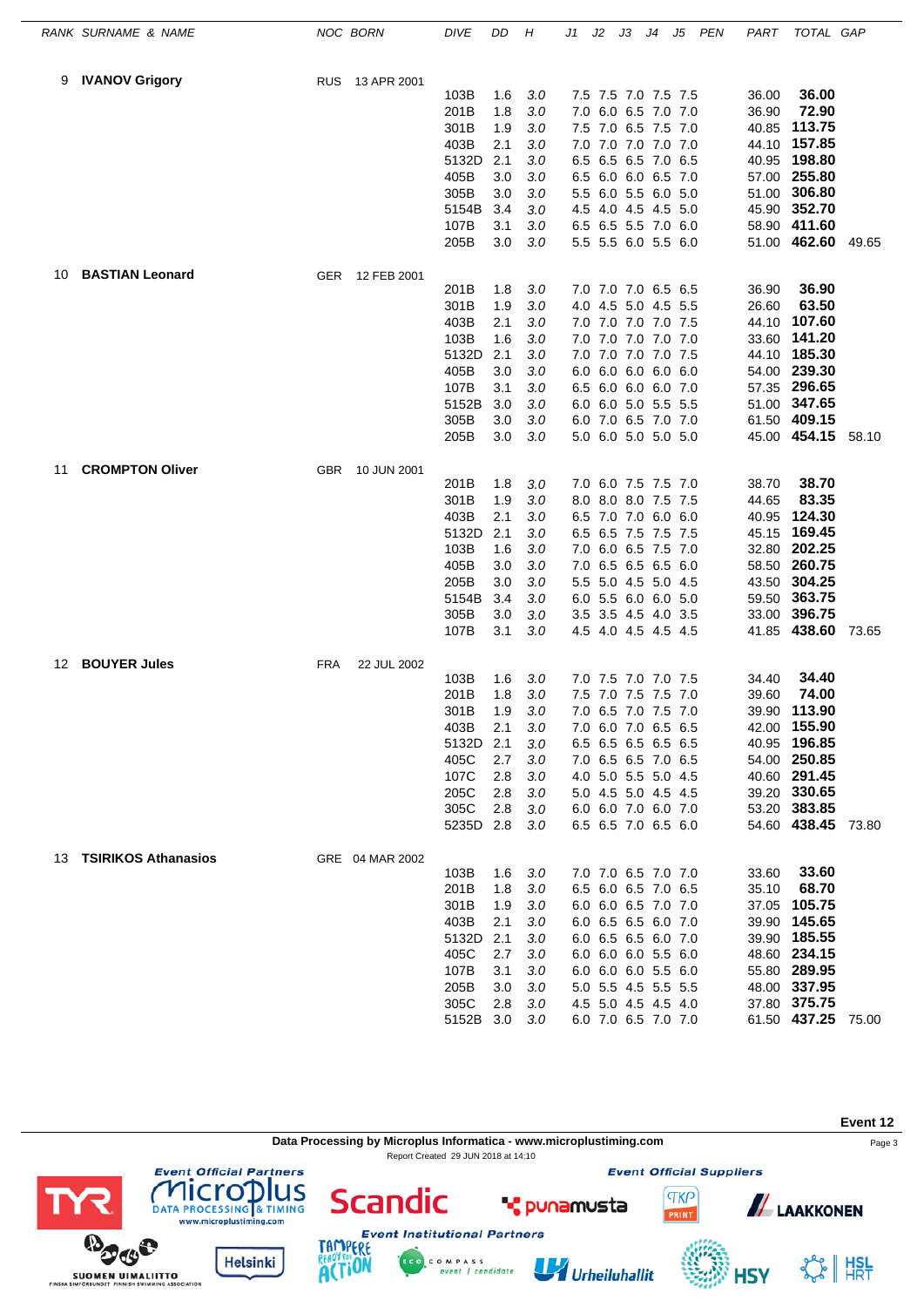|    | RANK SURNAME & NAME     |            | NOC BORN        | <b>DIVE</b>       | DD         | Η          | J1 | J2 | JЗ                                         | J4 | J5 | PEN | PART           | TOTAL GAP                          |       |
|----|-------------------------|------------|-----------------|-------------------|------------|------------|----|----|--------------------------------------------|----|----|-----|----------------|------------------------------------|-------|
|    | 14 LUKASZEWICZ Robert   |            | POL 21 MAR 2001 |                   |            |            |    |    |                                            |    |    |     |                |                                    |       |
|    |                         |            |                 | 103B              | 1.6        | 3.0        |    |    | 7.0 7.0 7.5 7.0 7.0                        |    |    |     | 33.60          | 33.60                              |       |
|    |                         |            |                 | 403B              | 2.1        | 3.0        |    |    | 7.0 6.5 7.0 7.0 6.5                        |    |    |     | 43.05          | 76.65                              |       |
|    |                         |            |                 | 201B              | 1.8        | 3.0        |    |    | 6.5 6.5 6.5 6.5 6.5                        |    |    |     | 35.10          | 111.75                             |       |
|    |                         |            |                 | 301B              | 1.9        | 3.0        |    |    | 6.5 6.5 6.5 6.0 6.0                        |    |    |     |                | 36.10 147.85                       |       |
|    |                         |            |                 | 5132D             | 2.1        | 3.0        |    |    | 5.5 5.5 6.5 7.0 7.0                        |    |    |     |                | 39.90 187.75                       |       |
|    |                         |            |                 | 405B              | 3.0        | 3.0        |    |    | 5.5 4.5 5.5 5.0 6.0                        |    |    |     |                | 48.00 235.75                       |       |
|    |                         |            |                 | 107C              | 2.8        | 3.0        |    |    | 6.0 6.0 7.0 6.0 7.0                        |    |    |     | 53.20          | 288.95                             |       |
|    |                         |            |                 | 205C              | 2.8        | 3.0        |    |    | 7.0 6.5 7.0 7.0 7.0                        |    |    |     | 58.80          | 347.75                             |       |
|    |                         |            |                 | 305C<br>5134D 2.5 | 2.8        | 3.0<br>3.0 |    |    | 4.5 5.5 6.0 5.0 5.0<br>5.5 6.5 6.0 6.0 5.0 |    |    |     | 43.40          | 391.15<br>43.75 434.90 77.35       |       |
| 15 | <b>MOLCHAN Alexandr</b> | <b>BLR</b> | 11 APR 2002     |                   |            |            |    |    |                                            |    |    |     |                |                                    |       |
|    |                         |            |                 | 103B              | 1.6        | 3.0        |    |    | 7.5 7.5 7.0 7.0 7.5                        |    |    |     | 35.20          | 35.20                              |       |
|    |                         |            |                 | 201B              | 1.8        | 3.0        |    |    | 7.5 7.0 7.5 7.5 7.0                        |    |    |     | 39.60          | 74.80                              |       |
|    |                         |            |                 | 301B              | 1.9        | 3.0        |    |    | 7.0 6.5 6.5 7.0 7.0                        |    |    |     | 38.95          | 113.75                             |       |
|    |                         |            |                 | 403B              | 2.1        | 3.0        |    |    | 6.5 7.0 7.5 7.0 7.0                        |    |    |     | 44.10          | 157.85                             |       |
|    |                         |            |                 | 5132D             | 2.1        | 3.0        |    |    | 6.5 6.5 7.0 6.5 7.0                        |    |    |     | 42.00          | 199.85                             |       |
|    |                         |            |                 | 5152B             | 3.0        | 3.0        |    |    | 4.5 5.5 4.5 4.5 4.0                        |    |    |     |                | 40.50 240.35                       |       |
|    |                         |            |                 | 405B              | 3.0        | 3.0        |    |    | 4.5 4.0 5.0 5.0 3.5                        |    |    |     |                | 40.50 280.85                       |       |
|    |                         |            |                 | 107B              | 3.1        | 3.0        |    |    | 6.0 6.0 6.5 6.0 6.0                        |    |    |     |                | 55.80 336.65                       |       |
|    |                         |            |                 | 205B              | 3.0        | 3.0        |    |    | 5.5 5.5 6.0 5.5 5.0                        |    |    |     | 49.50          | 386.15                             |       |
|    |                         |            |                 | 305B              | 3.0        | 3.0        |    |    | 5.0 5.5 6.0 5.0 5.5                        |    |    |     |                | 48.00 434.15 78.10                 |       |
| 16 | <b>STOLTZ Jacob</b>     | SWE        | 25 JUL 2000     |                   |            |            |    |    |                                            |    |    |     |                |                                    |       |
|    |                         |            |                 | 103B              | 1.6        | 3.0        |    |    | 6.5 6.5 6.5 6.5 7.0                        |    |    |     | 31.20          | 31.20<br>72.15                     |       |
|    |                         |            |                 | 403B              | 2.1        | 3.0<br>3.0 |    |    | 6.5 7.0 6.5 6.5 6.5<br>6.5 6.5 6.5 6.5 7.0 |    |    |     | 40.95<br>35.10 | 107.25                             |       |
|    |                         |            |                 | 201B<br>301B      | 1.8<br>1.9 | 3.0        |    |    | 5.0 4.5 5.0 5.0 5.0                        |    |    |     | 28.50          | 135.75                             |       |
|    |                         |            |                 | 5132D             | 2.1        | 3.0        |    |    | 6.5 6.5 6.0 6.0 6.5                        |    |    |     | 39.90          | 175.65                             |       |
|    |                         |            |                 | 405C              | 2.7        | 3.0        |    |    | 6.5 6.5 6.5 6.5 7.0                        |    |    |     |                | 52.65 228.30                       |       |
|    |                         |            |                 | 107C              | 2.8        | 3.0        |    |    | 5.5 5.5 5.5 5.5 6.0                        |    |    |     |                | 46.20 274.50                       |       |
|    |                         |            |                 | 205C              | 2.8        | 3.0        |    |    | 6.0 5.0 6.5 6.0 6.0                        |    |    |     |                | 50.40 324.90                       |       |
|    |                         |            |                 | 305C              | 2.8        | 3.0        |    |    | 6.0 5.5 6.5 6.0 5.0                        |    |    |     | 49.00          | 373.90                             |       |
|    |                         |            |                 | 5152B 3.0         |            | 3.0        |    |    | 5.5 5.0 4.5 5.5 5.5                        |    |    |     |                | 48.00 421.90                       | 90.35 |
| 17 | <b>CANDAN Orhan</b>     |            | TUR 17 MAY 2001 |                   |            |            |    |    |                                            |    |    |     |                |                                    |       |
|    |                         |            |                 | 403B              | 2.1        | 3.0        |    |    | 6.5 6.0 6.5 5.5 7.0                        |    |    |     | 39.90          | 39.90                              |       |
|    |                         |            |                 | 103B              | 1.6        | 3.0        |    |    | 6.0 6.0 6.0 6.5 6.5                        |    |    |     | 29.60          | 69.50                              |       |
|    |                         |            |                 | 301B              | 1.9        | 3.0        |    |    | 5.0 6.0 5.5 6.0 6.5                        |    |    |     | 33.25          | 102.75                             |       |
|    |                         |            |                 | 201B              | 1.8        | $3.0\,$    |    |    | 5.5 5.5 6.0 5.0 6.0                        |    |    |     |                | 30.60 133.35                       |       |
|    |                         |            |                 | 5132D             | 2.1        | 3.0        |    |    | 6.0 6.5 6.0 6.0 6.0                        |    |    |     |                | 37.80 171.15                       |       |
|    |                         |            |                 | 405B              | 3.0        | 3.0        |    |    | 5.5 6.0 5.5 5.5 6.5                        |    |    |     |                | 51.00 222.15                       |       |
|    |                         |            |                 | 107B              | 3.1        | 3.0        |    |    | 4.5 6.0 5.5 5.0 6.0                        |    |    |     |                | 51.15 273.30                       |       |
|    |                         |            |                 | 5152B             | 3.0        | 3.0        |    |    | 5.5 5.5 5.0 5.5 5.0                        |    |    |     |                | 48.00 321.30                       |       |
|    |                         |            |                 | 305C<br>205B      | 2.8<br>3.0 | 3.0<br>3.0 |    |    | 5.0 4.5 6.0 5.0 5.5<br>6.0 6.0 6.0 6.0 6.5 |    |    |     |                | 43.40 364.70<br>54.00 418.70 93.55 |       |
| 18 | <b>BARALDI Davide</b>   | <b>ITA</b> |                 |                   |            |            |    |    |                                            |    |    |     |                |                                    |       |
|    |                         |            | 24 MAY 2001     | 103B              | 1.6        | 3.0        |    |    | 7.0 7.0 7.0 7.0 7.0                        |    |    |     | 33.60          | 33.60                              |       |
|    |                         |            |                 | 201B              | 1.8        | 3.0        |    |    | 7.0 7.0 7.0 6.5 7.0                        |    |    |     | 37.80          | 71.40                              |       |
|    |                         |            |                 | 301B              | 1.9        | 3.0        |    |    | 6.0 6.0 6.0 5.5 6.0                        |    |    |     | 34.20          | 105.60                             |       |
|    |                         |            |                 | 403B              | 2.1        | 3.0        |    |    | 6.5 6.5 7.0 7.0 7.0                        |    |    |     |                | 43.05 148.65                       |       |
|    |                         |            |                 | 5132D             | 2.1        | 3.0        |    |    | 6.5 7.0 7.0 6.5 7.0                        |    |    |     |                | 43.05 191.70                       |       |
|    |                         |            |                 | 5152B             | 3.0        | 3.0        |    |    | 6.0 6.5 6.5 6.0 7.0                        |    |    |     |                | 57.00 248.70                       |       |
|    |                         |            |                 | 205B              | 3.0        | 3.0        |    |    | 4.5 4.0 4.0 3.5 4.5                        |    |    |     |                | 37.50 286.20                       |       |
|    |                         |            |                 | 305B              | 3.0        | 3.0        |    |    | 4.0 4.0 4.5 4.0 4.0                        |    |    |     |                | 36.00 322.20                       |       |
|    |                         |            |                 | 107B              | 3.1        | 3.0        |    |    | 4.0 5.0 5.0 4.5 5.0                        |    |    |     |                | 44.95 367.15                       |       |
|    |                         |            |                 | 405B              | 3.0        | 3.0        |    |    | 6.0 5.5 5.5 5.5 4.5                        |    |    |     |                | 49.50 416.65 95.60                 |       |

**Event 12** Data Processing by Microplus Informatica - www.microplustiming.com<br>
Page 4 Report Created 29 JUN 2018 at 14:10**Event Official Partners Event Official Suppliers COMPLETED**<br>DATA PROCESSING & TIMING<br>www.microplustiming.com **Scandic TKP ALAAKKONEN T** punamusta **Event Institutional Partners** 

C O M P A S S<br>event | candidate

Urheiluhallit

SS HISL

**HSY** 





ERE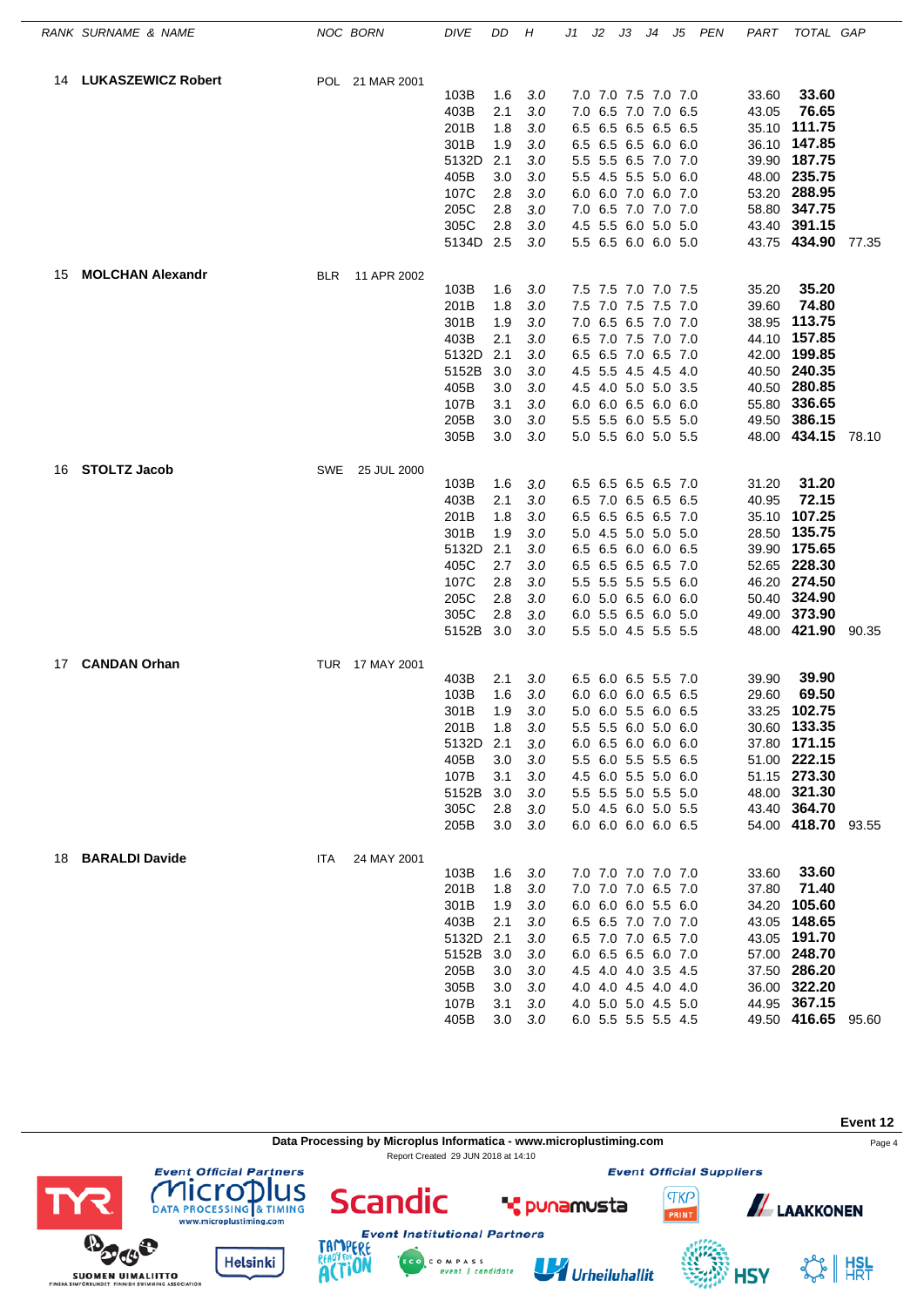|    | RANK SURNAME & NAME     |            | NOC BORN        | <b>DIVE</b> | DD  | Н       | J1 | J2 | JЗ                  | J4 | J5 | PEN | PART  | TOTAL GAP           |  |
|----|-------------------------|------------|-----------------|-------------|-----|---------|----|----|---------------------|----|----|-----|-------|---------------------|--|
| 19 | <b>HROZA Dmytro</b>     |            | UKR 24 FEB 2000 |             |     |         |    |    |                     |    |    |     |       |                     |  |
|    |                         |            |                 | 103B        | 1.6 | 3.0     |    |    | 7.0 7.5 7.0 7.0 7.5 |    |    |     | 34.40 | 34.40               |  |
|    |                         |            |                 | 201B        | 1.8 | 3.0     |    |    | 6.5 7.0 6.5 6.5 6.5 |    |    |     | 35.10 | 69.50               |  |
|    |                         |            |                 | 301B        | 1.9 | 3.0     |    |    | 7.0 7.5 7.0 7.0 6.5 |    |    |     | 39.90 | 109.40              |  |
|    |                         |            |                 | 403B        | 2.1 | 3.0     |    |    | 6.5 6.5 6.0 6.5 6.5 |    |    |     |       | 40.95 150.35        |  |
|    |                         |            |                 | 5132D       | 2.1 | 3.0     |    |    | 7.0 7.0 7.0 6.5 7.0 |    |    |     |       | 44.10 194.45        |  |
|    |                         |            |                 | 5152B       | 3.0 | 3.0     |    |    | 6.0 6.0 5.5 5.5 5.0 |    |    |     |       | 51.00 245.45        |  |
|    |                         |            |                 | 205B        | 3.0 | 3.0     |    |    | 3.5 4.0 3.5 3.5 4.0 |    |    |     |       | 33.00 278.45        |  |
|    |                         |            |                 | 305B        | 3.0 | 3.0     |    |    | 4.5 4.0 4.5 4.5 4.5 |    |    |     |       | 40.50 318.95        |  |
|    |                         |            |                 | 405B        | 3.0 | 3.0     |    |    | 4.5 4.5 4.0 5.0 4.5 |    |    |     |       | 40.50 359.45        |  |
|    |                         |            |                 | 107B        | 3.1 | 3.0     |    |    | 6.5 6.0 6.5 5.5 5.0 |    |    |     |       | 55.80 415.25 97.00  |  |
| 20 | <b>TAPIO Tino</b>       | <b>FIN</b> | 27 JUN 2002     |             |     |         |    |    |                     |    |    |     |       |                     |  |
|    |                         |            |                 | 201B        | 1.8 | 3.0     |    |    | 6.5 6.5 7.0 5.5 7.0 |    |    |     | 36.00 | 36.00               |  |
|    |                         |            |                 | 301B        | 1.9 | 3.0     |    |    | 6.0 6.0 6.5 5.5 6.5 |    |    |     | 35.15 | 71.15               |  |
|    |                         |            |                 | 103B        | 1.6 | 3.0     |    |    | 7.0 7.0 7.0 6.5 7.0 |    |    |     | 33.60 | 104.75              |  |
|    |                         |            |                 | 5231D       | 2.0 | 3.0     |    |    | 6.5 6.5 6.5 6.5 7.0 |    |    |     | 39.00 | 143.75              |  |
|    |                         |            |                 | 403B        | 2.1 | 3.0     |    |    | 6.0 6.0 6.5 6.5 6.5 |    |    |     |       | 39.90 183.65        |  |
|    |                         |            |                 | 405C        | 2.7 | 3.0     |    |    | 6.5 6.5 6.5 6.5 7.0 |    |    |     |       | 52.65 236.30        |  |
|    |                         |            |                 | 107C        | 2.8 | 3.0     |    |    | 5.0 5.0 4.5 4.0 4.0 |    |    |     |       | 37.80 274.10        |  |
|    |                         |            |                 | 205C        | 2.8 | 3.0     |    |    | 6.5 6.5 7.0 6.5 7.5 |    |    |     |       | 56.00 330.10        |  |
|    |                         |            |                 | 305C        | 2.8 | 3.0     |    |    | 5.0 5.0 5.5 4.5 5.0 |    |    |     |       | 42.00 372.10        |  |
|    |                         |            |                 | 5152B       | 3.0 | 3.0     |    |    | 3.0 3.0 3.5 3.0 2.5 |    |    |     |       | 27.00 399.10 113.15 |  |
| 21 | <b>SCHALLER Nikolaj</b> | AUT        | 22 SEP 2000     |             |     |         |    |    |                     |    |    |     |       |                     |  |
|    |                         |            |                 | 403B        | 2.1 | 3.0     |    |    | 7.5 7.0 7.5 7.0 7.0 |    |    |     | 45.15 | 45.15               |  |
|    |                         |            |                 | 103B        | 1.6 | 3.0     |    |    | 6.5 6.0 6.5 6.0 6.5 |    |    |     | 30.40 | 75.55               |  |
|    |                         |            |                 | 201B        | 1.8 | 3.0     |    |    | 7.0 6.5 7.0 7.0 7.0 |    |    |     | 37.80 | 113.35              |  |
|    |                         |            |                 | 301B        | 1.9 | 3.0     |    |    | 5.5 6.0 7.5 7.0 6.0 |    |    |     |       | 36.10 149.45        |  |
|    |                         |            |                 | 5132D       | 2.1 | 3.0     |    |    | 6.5 6.0 6.5 6.5 7.0 |    |    |     |       | 40.95 190.40        |  |
|    |                         |            |                 | 405C        | 2.7 | 3.0     |    |    | 7.0 6.5 7.0 7.0 7.0 |    |    |     |       | 56.70 247.10        |  |
|    |                         |            |                 | 107B        | 3.1 | 3.0     |    |    | 3.5 4.5 3.5 3.5 3.5 |    |    |     |       | 32.55 279.65        |  |
|    |                         |            |                 | 205B        | 3.0 | 3.0     |    |    | 4.5 4.0 4.5 4.5 4.5 |    |    |     |       | 40.50 320.15        |  |
|    |                         |            |                 | 305B        | 3.0 | 3.0     |    |    | 5.5 5.0 5.0 5.5 5.5 |    |    |     |       | 48.00 368.15        |  |
|    |                         |            |                 | 5154B       | 3.4 | 3.0     |    |    | 3.0 2.5 3.0 3.5 3.0 |    |    |     |       | 30.60 398.75 113.50 |  |
| 22 | <b>RIEKKI Aarne</b>     | <b>FIN</b> | 07 AUG 2002     |             |     |         |    |    |                     |    |    |     |       |                     |  |
|    |                         |            |                 | 103B        | 1.6 | 3.0     |    |    | 5.5 6.0 6.0 5.5 6.0 |    |    |     | 28.00 | 28.00               |  |
|    |                         |            |                 | 403B        | 2.1 | 3.0     |    |    | 5.5 5.5 5.5 5.5 6.5 |    |    |     | 34.65 | 62.65               |  |
|    |                         |            |                 | 201B        | 1.8 | 3.0     |    |    | 5.5 5.0 5.5 5.0 6.0 |    |    |     | 28.80 | 91.45               |  |
|    |                         |            |                 | 301B        | 1.9 | $3.0\,$ |    |    | 5.5 5.5 5.5 5.5 6.0 |    |    |     |       | 31.35 122.80        |  |
|    |                         |            |                 | 5132D       | 2.1 | 3.0     |    |    | 6.0 6.0 6.0 5.5 6.5 |    |    |     |       | 37.80 160.60        |  |
|    |                         |            |                 | 105B        | 2.4 | 3.0     |    |    | 6.5 6.5 6.5 7.0 6.5 |    |    |     |       | 46.80 207.40        |  |
|    |                         |            |                 | 405C        | 2.7 | 3.0     |    |    | 5.0 4.5 5.5 6.0 6.5 |    |    |     |       | 44.55 251.95        |  |
|    |                         |            |                 | 305C        | 2.8 | 3.0     |    |    | 4.5 6.0 5.0 5.5 5.5 |    |    |     |       | 44.80 296.75        |  |
|    |                         |            |                 | 205C        | 2.8 | 3.0     |    |    | 5.0 5.5 6.0 5.5 6.0 |    |    |     |       | 47.60 344.35        |  |
|    |                         |            |                 | 5134D 2.5   |     | 3.0     |    |    | 6.5 6.5 6.5 6.0 7.0 |    |    |     |       | 48.75 393.10 119.15 |  |
| 23 | <b>SERBIN Oleh</b>      |            | UKR 11 AUG 2001 |             |     |         |    |    |                     |    |    |     |       |                     |  |
|    |                         |            |                 | 103B        | 1.6 | 3.0     |    |    | 6.0 6.5 6.5 6.0 6.5 |    |    |     | 30.40 | 30.40<br>73.45      |  |
|    |                         |            |                 | 403B        | 2.1 | 3.0     |    |    | 7.0 6.5 7.0 6.5 7.0 |    |    |     | 43.05 |                     |  |
|    |                         |            |                 | 201B        | 1.8 | 3.0     |    |    | 7.0 6.5 7.0 7.0 7.0 |    |    |     |       | 37.80 111.25        |  |
|    |                         |            |                 | 301B        | 1.9 | 3.0     |    |    | 6.5 6.5 6.5 6.5 7.5 |    |    |     |       | 37.05 148.30        |  |
|    |                         |            |                 | 5132D       | 2.1 | 3.0     |    |    | 6.5 6.0 6.5 6.0 6.5 |    |    |     |       | 39.90 188.20        |  |
|    |                         |            |                 | 405B        | 3.0 | 3.0     |    |    | 5.0 5.0 5.0 5.0 6.0 |    |    |     |       | 45.00 233.20        |  |
|    |                         |            |                 | 107B        | 3.1 | 3.0     |    |    | 2.5 2.5 3.0 2.0 2.0 |    |    |     |       | 21.70 254.90        |  |
|    |                         |            |                 | 205B        | 3.0 | 3.0     |    |    | 4.5 4.5 5.0 5.0 4.5 |    |    |     |       | 42.00 296.90        |  |
|    |                         |            |                 | 305C        | 2.8 | 3.0     |    |    | 5.0 5.5 6.0 5.5 5.5 |    |    |     |       | 46.20 343.10        |  |
|    |                         |            |                 | 5152B 3.0   |     | 3.0     |    |    | 5.0 4.5 5.5 6.0 5.5 |    |    |     |       | 48.00 391.10 121.15 |  |

**Event 12 Data Processing by Microplus Informatica - www.microplustiming.com** Page 5 Report Created 29 JUN 2018 at 14:10**Event Official Partners Event Official Suppliers COMPLETED**<br>DATA PROCESSING & TIMING<br>www.microplustiming.com **Scandic TKP ALAAKKONEN \*** punamusta **Event Institutional Partners** 

C O M P A S S<br>event | candidate

Urheiluhallit

☆ | #SL

**HSY**